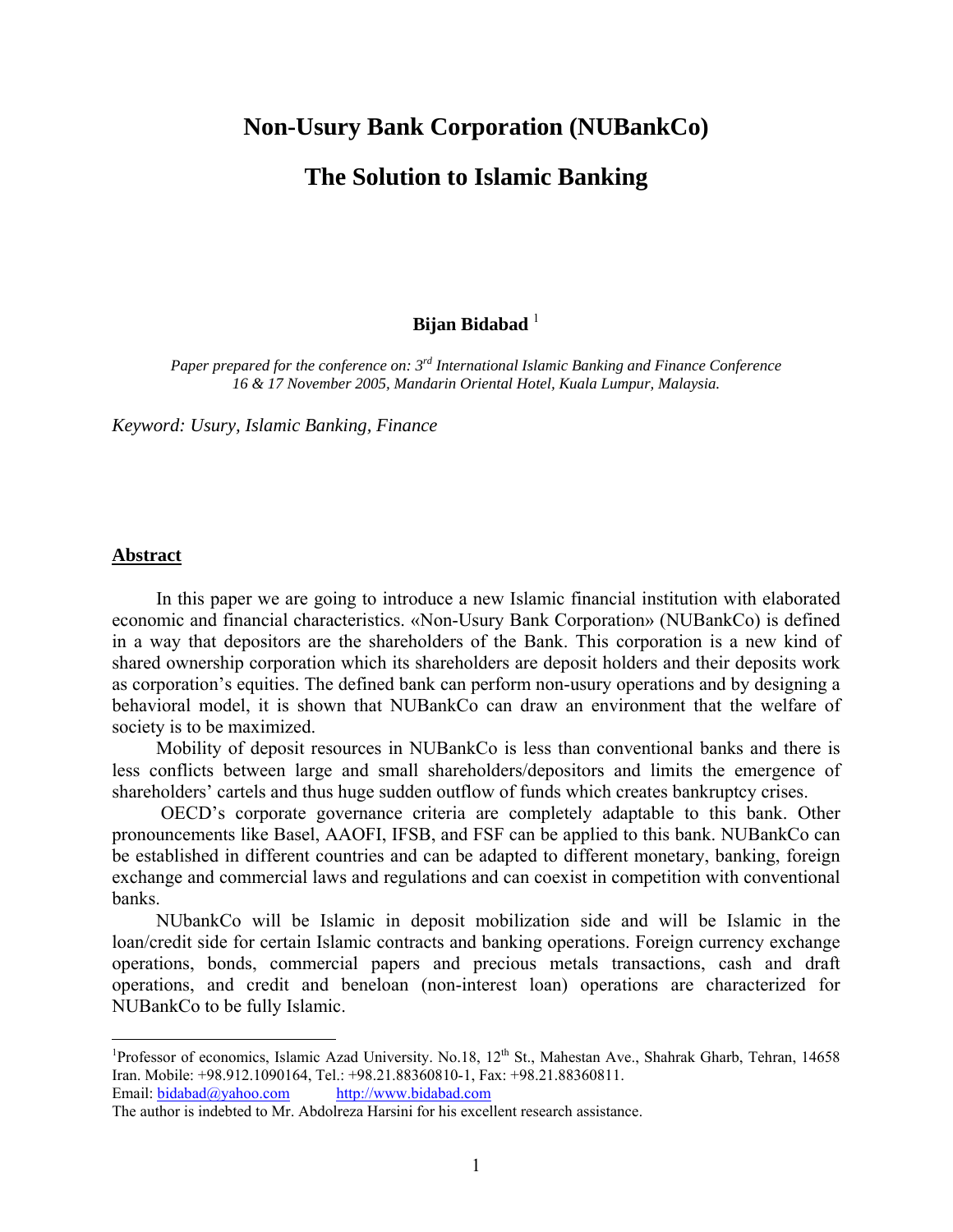#### **Introduction**

 $\overline{a}$ 

Usury specification is the main point to distinguish Islamic and other types of banking from each other<sup>2</sup>. By inspecting Quran, Torah and Bible and other gospels we will find that all of them prohibit usury, but the definition of usury is not the same in all of them. Many discussions about distinction of usury and non-usury banking come from the usury definition. Bidabad and Harsini  $(2003)^3$  and Bidabad  $(2004)^4$  by scrutinizing usury definition and using theosophy principal of jurisprudence and based on Quran descriptions define some criteria that can distinguish usury from non-usury transactions. It is to be seemed that these criteria may be accepted as ending point to usury definition. The criteria are:

- 
- 1. Loaner must share in profit/loss of the economic activity of loanee.<br>2. The rate of interest must not be determined and conditioned before. 2. The rate of interest must not be determined and conditioned before.<br>3. Interest in consumption loans is usury.
- Interest in consumption loans is usury.
- Foreign currency exchange (without interest) is not usury.

Considering the above criteria, we try to define Non-Usury Bank Corporation.

«وَ مَن يَبتَغِ غَيرَ الاسلامِ دِينَاً فَلَن يُقبَلَ مِنهُ وَ هُوَ فِي الاخِرَه مِنَ الخَاسِرينَ».(Ale-Imran, 85) In the preceding verse (84) Quran explicates on the other hand: «Say (O Muhammad): we believe in Alah and that which is revealed unto us and that which was revealed unto Abraham and Ishmael and Isaac and Jacob and the tribes, and that which was vouchsafed unto Moses and that Jesus and the prophets from their Lord. We make no distinction between any of them, and unto Him we have surrendered (Islam)»:

«قُل آمَنّا بِاللهِ وَ مَا اُنزِلَ عَلَينَا وَ مَا اُنزِلَ عَلَي إبرَاهِيمَ وَ إسْمَاعِيلَ وَ إسحَاقَ وَ يَعقُوبَ وَالأسباطَ وَ مَا اُوتِىَ مُوسَى وَ عِيسَى وَ النَّبِيُّونَ مِن رَبِّهِم وَ **لانُفَرِّقُ بَينَ أَحَدٍ مِنهُم وَ نَحنُ لَهُ مُسلِمُونَ»** (136 ,Baghareh with identical Almost (

On the other hand, the religion of Abraham, Ishmael, Isaac, Jacob and the tribes and Moses and Jesus and all other prophets have been surrender/Islam and those people who have surrendered to them or to the allowed persons from them are Moslems. Again in a more preceding verse, Quran generalizes the surrender to «all»: «Seek they other than the religion of Allah, when unto Him submitteth (surrenderth) whosever is in the heavens and the earth, willingly, or unwillingly, and unto Him they will be returned:

«أَفَغَيرَ دِينِ اللهُ يَبغُونَ وَلَهُ أسلَمَ مَن فِيالسَّمَاواتِ وَالأرضِ طُوعَاً وَ كَرهَاً وَ إلَيهِ يُرجَعُونَ» . ۛ

For critics on these verses see:

3 حضرت حاج ملا سلطانمحمد بيدختي جنابذي سلطانعليشاه، بيان السعاده في مقامات العباده، طبع دانشگاه هتران، ۱۳۴۶ه.ش.

<sup>&</sup>lt;sup>2</sup> Fundamentally this comparison is not correct, because Islam means obedience or surrender to prophet or his representatives or those whom prophet leaved (permitted) them. By this definition, followers of all religions are all Moslem; even we may say that, there is no religion around the world expect Islam. Quran explicates: «And whose seeketh as religion other than the surrender, it will not be accepted from him and he will be a looser in the Hearafter:

<sup>&</sup>lt;sup>3</sup> Bidabad, B. Harsini, A. (2003), Religious-economic analysis of usury in consumption and investment loans and shortages of contemporary jurisprudence in finding the rules of religion legislator. Monetary and Banking Research Academy, Central Bank of Iran, 2003, (in Farsi).

http://www.geocities.com/bijan\_bidabad/reba7.htm 4

Bidabad, B. (2004), Economic-juristic analysis of usury in consumption and investment loans and contemporary jurisprudence shortages in exploring legislator commandments. Proceeding of the 2<sup>nd</sup> International Islamic Banking Conference, Monash University of Malaysia. 9-10 September 2004.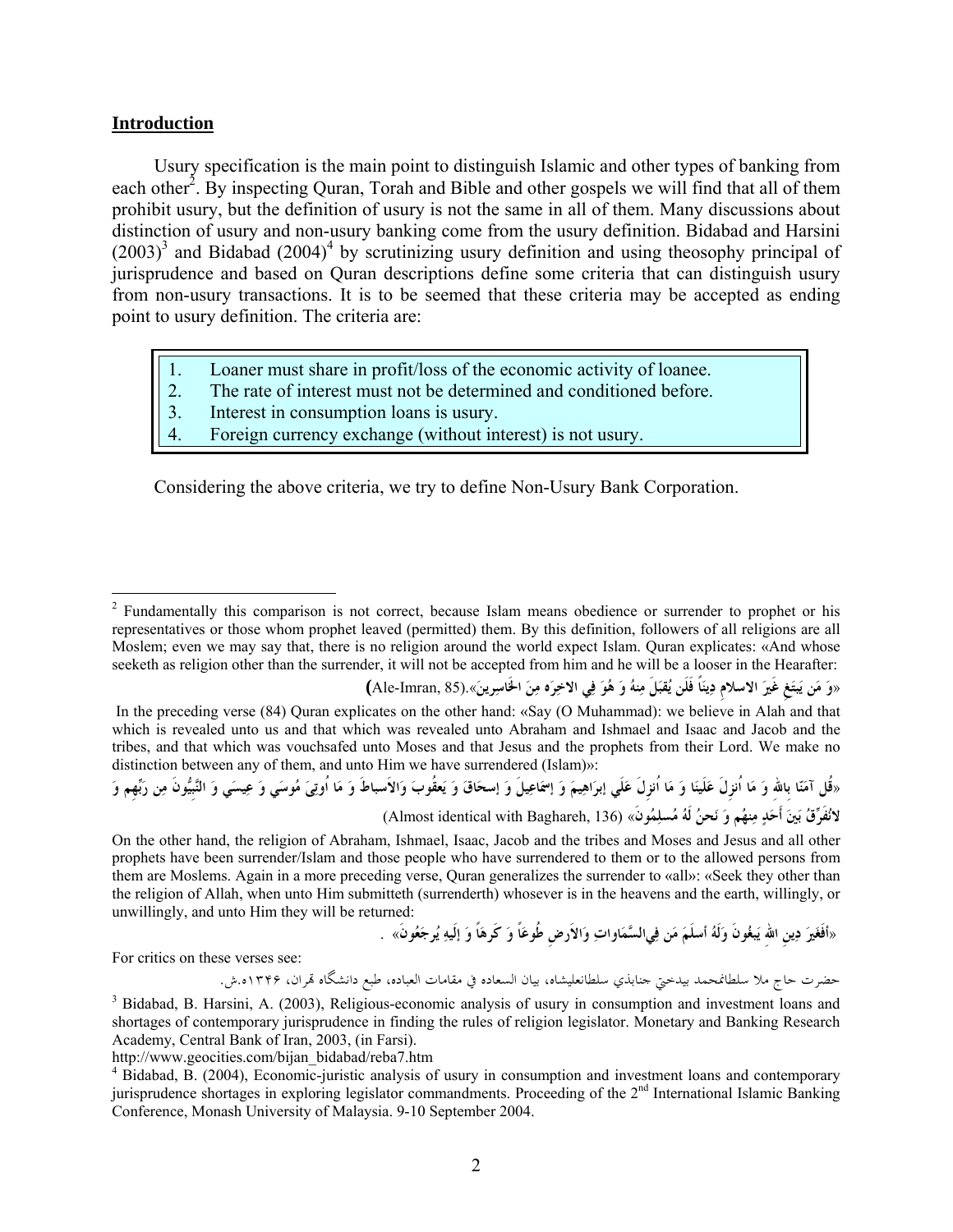#### **Non-Usury Bank Corporation**

No matter of private or public characteristics of the shareholders and government characteristics of country, we are going to define a non-usury bank which can perform its best duties as financial intermediary. As it is obvious from the following figure, when a bank as a financial intermediary mobilizes the saving resources to bank and then mobilizes them to investing purposes and in return derives some shares from investors' profit/loss and then redistribute them between bank and depositors, then bank has done a Modarebeh transaction. This operation concord with Modarebeh completely if the bank financial and operational characteristics be of some special kind.



Suppose a bank is established as a joint shared company among (saving, time or demand) depositors. On the other hand, assume that the bank is a company and their shareholders are its depositors. There are differences between shares at joint-stock company and deposits at conventional bank. But anyone by putting money at NUBankCo as any type of deposit will become the shareholder of the Bank. Every depositor have share of NUBankCo (Non-Usury Bank Corporation) according to the number of days of his deposit holding multiplied by the amount of his deposit. Total capital of NUBankCo is equal to total of all depositors' shares. Total capital and total number of shares of NUBankCo are variable during time and depends to the amounts and durations of deposits. At the end of period, the share of each shareholder will be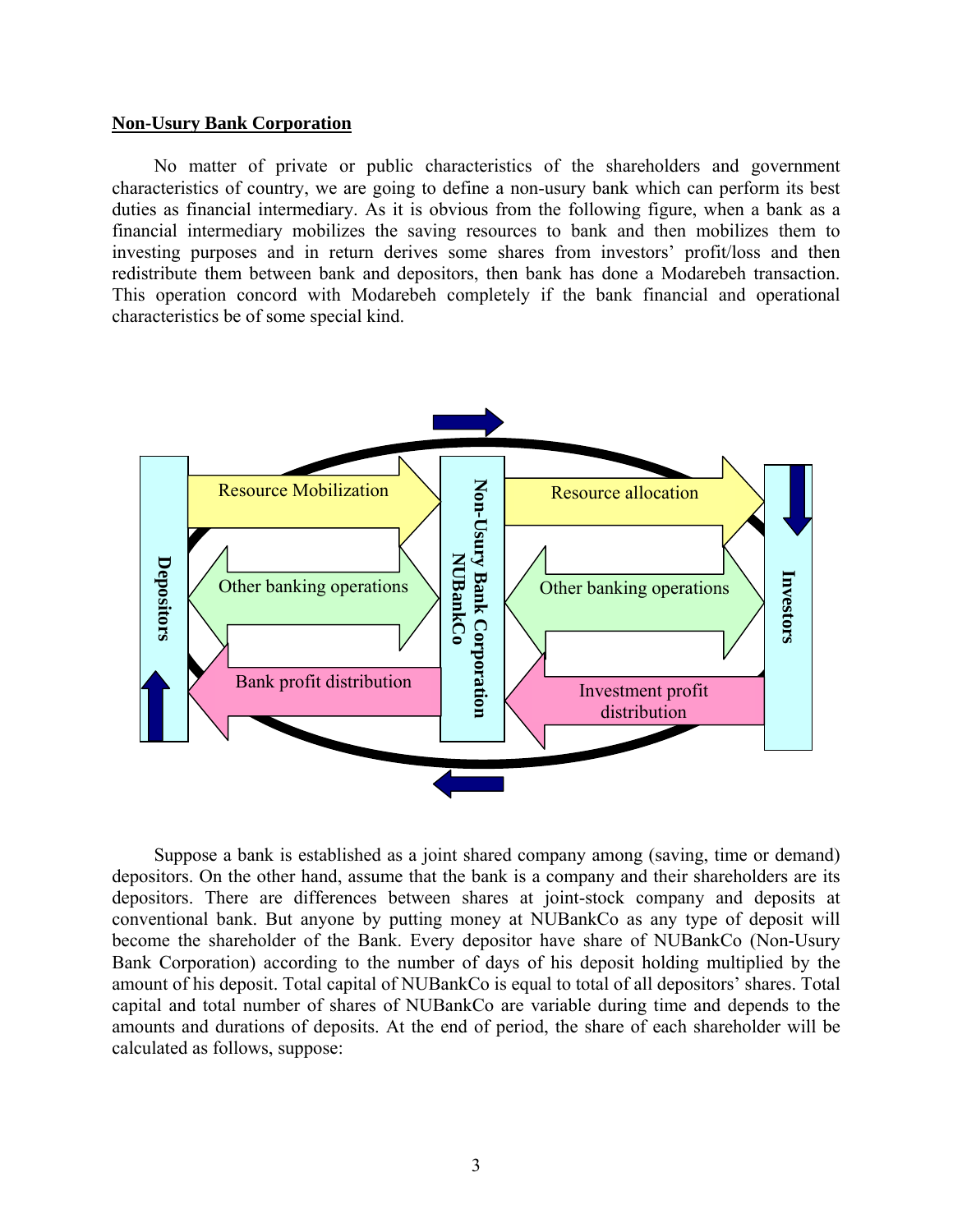q  
\n
$$
\begin{array}{ll}\n\text{q} & \text{Nominal price of each share} \\
\text{m} & \text{Number of deposits} \\
\text{D}_i & \text{Deposit of the i}^{\text{th}} \text{shareholder (depositor)} (i = 1, \dots, m) \\
\text{t}_i & \text{Deposit duration} \\
\frac{\text{Di}}{\text{q}} \times t_i & \text{Number of shares for the i}^{\text{th}} \text{shareholder} \\
n = \frac{1}{q} \sum_{i=1}^{m} D_i t_i & \text{Total number of shares}\n\end{array}
$$

NUBankCo's revenue (R) minus its cost (C) gives bank's profit  $(\pi)$ :

$$
\pi = R - C
$$

NUBankCo will distribute its profit to his shareholders who are depositors according to their relative shares. Profit of each share (r) is calculated by:

$$
r = \frac{q\pi}{\sum_{i=1}^{n} D_i t_i}
$$

Distribution of NUBankCo's profit to shareholder i  $(\pi_i)$  will be:

$$
\pi_i = \frac{r D_i t_i}{q}
$$

This amount may be added as extra share of depositor to his deposit account at the initiation of next financial period, or may be paid to him. Non-Usury Bank Corporation will have acceptable and elaborated properties as follows:

#### **Organization and corporate governance**

Corporate governance is most often viewed as both the structure and the relationships which determine corporate direction and performance. The board of directors is typically central to corporate governance. Its relationship to the other primary participants, typically shareholders and management, is critical. Additional participants include employees, customers, suppliers, and creditors. The corporate governance framework also depends on the legal, regulatory, institutional and ethical environment of the community. Corporate governance looks at the institutional and policy framework for corporations - from their very beginnings, in entrepreneurship, through their governance structures, company law, privatization, to market exit and insolvency. The integrity of corporations, financial institutions and markets is particularly central to the health of economies and their stability. Claessens  $(2003)^5$ , summarizes the ways in which corporate governance affects growth and development:

 5 Claessens (2003), Corporate governance and development, Global Corporate Governance Forum, World Bank, Washington, USA.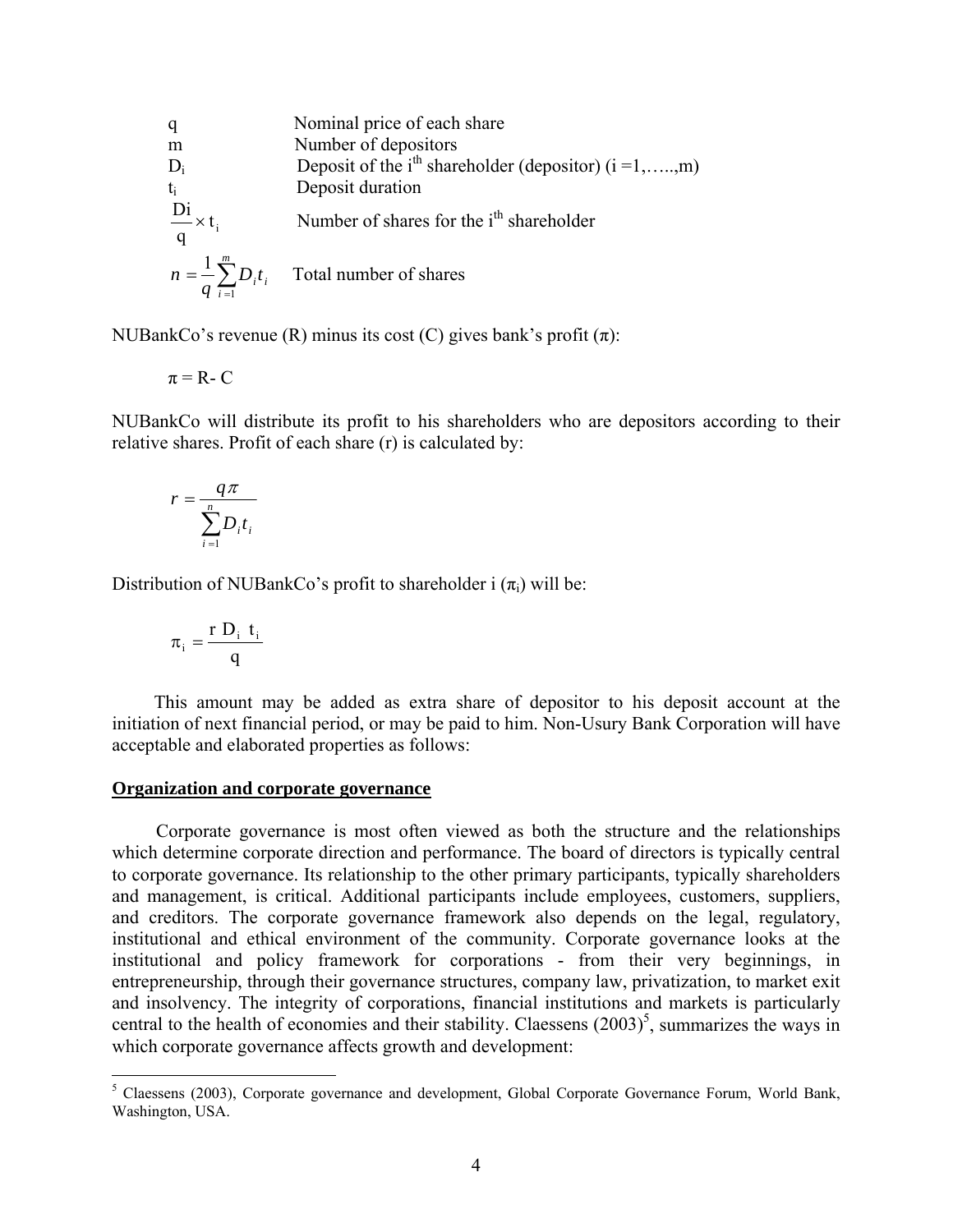- increased access to external financing by firms
- lowering the cost of capital
- better operational performance
- reduced risk of financial crisis
- better relationships with stakeholders

When banks efficiently mobilize and allocate funds, this lowers the cost of capital to firms, boosts capital formation, and stimulates productivity growth. Thus, weak governance of banks reverberates throughout the economy with negative ramifications for economic development. If bank managers face sound governance mechanisms, they will be more likely to allocate capital efficiently and exert effective corporate governance over the firms they fund. In contrast, if banks managers enjoy enormous discretion to act in their own interests rather than in the interests of shareholders and debt holders, then banks will be correspondingly less likely to allocate society's savings efficiently and exert sound governance over firms. Banking crises dramatically advertise the enormous consequences of poor governance of banks. When bank insiders exploit the bank for their own purposes, this can increase the likelihood of bank failures and thereby curtail corporate finance and economic development. Banking crises have crippled economies, destabilized governments, and intensified poverty. Thus, good corporate governance is therefore going to help build confidence in firms, banks and in the economy as a whole.

Corporate governance for Islamic banking has not driven yet, but some endeavor to this important subject is defined by Grais  $(2004)^6$ . He tries to explain that some sound corporate governance rules may help Islamic banking to fulfill its mission. In this regard he emphasizes on the need to supplement general corporate governance principles to Islamic banking. OECD principles<sup>7</sup> apply to all financial institutions but sound corporate governance for Islamic banking and financial institutions calls for addressing the specific features and complementing the body of generally accepted corporate governance principles. Anyhow, the World Bank, the Global Corporate Governance Forum, the International Corporate Governance Network and the OECD have all influenced the development of corporate governance globally. The OECD issued revised corporate governance principles in 2004 covering:

- Rights and obligations of the shareholders
- Equitable treatment of shareholders
- Role of stakeholders and corporate governance
- Transparency, disclosure of information and audit
- Board of directors
- Non-executive members of the board
- Executive management, compensation and performance

The Basel<sup>8</sup> pronouncements impact upon all banks, but Islamic banks also have regard to

 6 Wafiq Grais (2004), Corporate governance challenges of businesses offering Islamic financial services. Proceeding of the 2<sup>nd</sup> International Islamic Banking Conference. Monash University of Malaysia. 9-10 September.

 $\frac{7}{1}$  OECD (2004), The OECD principles of corporate governance.

http://www.oecd.org/daf/corporate/principles/

<sup>&</sup>lt;sup>8</sup> The Basel Committee on Banking Supervision (BCBS) has taken the view that market discipline is increasingly important in a world where banking activities are becoming more and more complex. This view is reflected in Pillar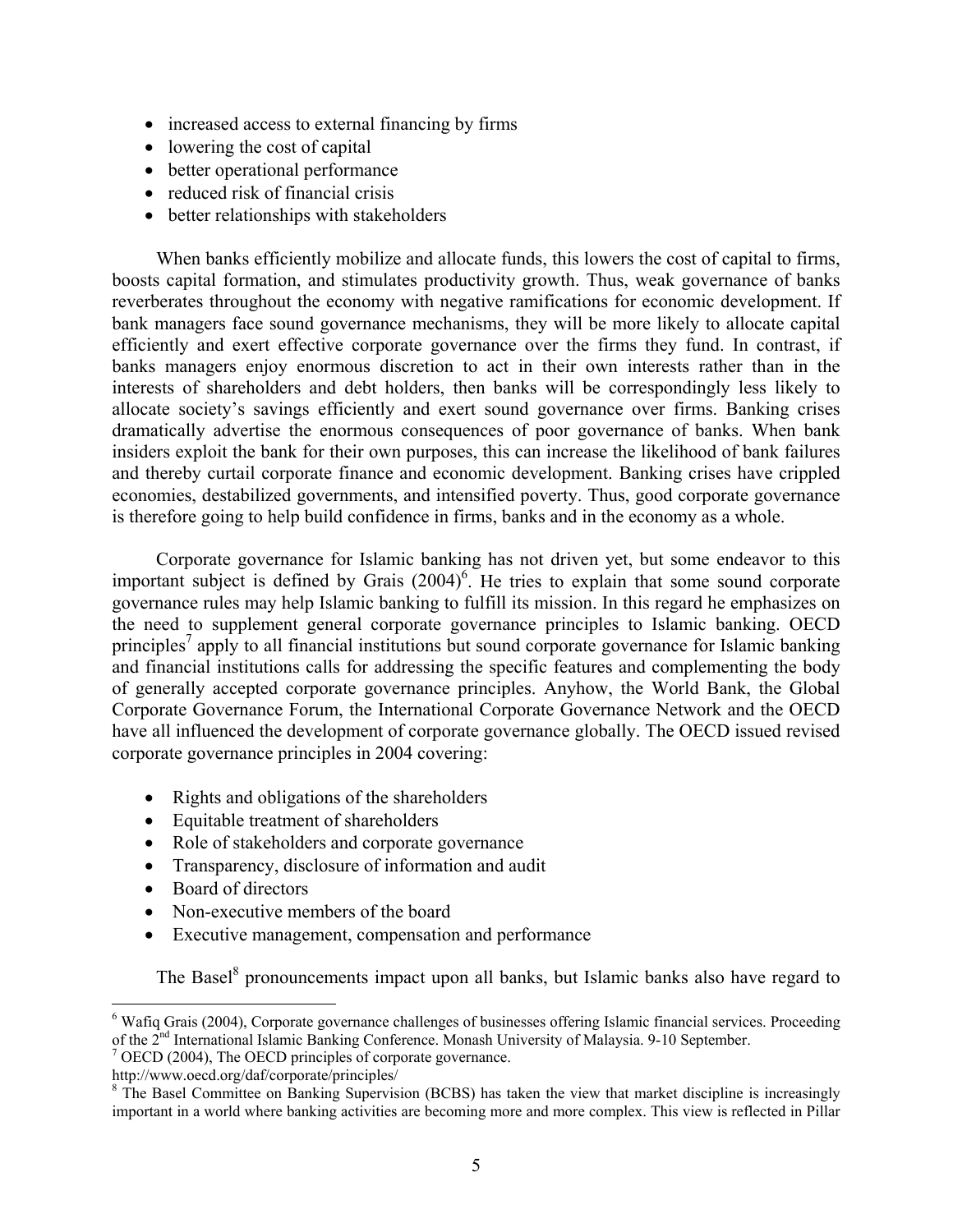the pronouncements of AAOFI (Accounting and Auditing Organization for Islamic Financial Institutions) and the IFSB (Islamic Financial Services Board). In many ways Islamic banks are ahead in certain areas such as the consideration of social, ethical and environmental issues. Whereas corporate social responsibility and socially responsible investment has only gained a higher profile in recent years in non-Islamic institutions, it has been at the core of Islamic banking for many years. However all banks have to take account of risks and this is where it is essential to have good corporate governance and risk management, though, Islamic banking based on non-usury Islamic products suffers less from the market fluctuations. In this category, the NUBankCo seems to be more stable than other Islamic financial institutions. This is the case, because the NUBankCo directly relates investor's demand for financial resources to saving depositors. That is NUBankCo is not a conventional profit maximizer firm. NUBankCo's income comes from the marginal efficiency of investment by engaging in Islamic financial based investment project. Then by reducing bank's operational cost, the profit is distributed to deposit holders. This procedure has its own built-in good corporate governance characteristics. That is, in case of both diffuse and concentrated<sup>9</sup> forms of depositors/shareholders of NUBankCo, this bank will be more efficient than conventional banks. High pressure of fixed interest rates always put bank's directors and mangers in risky and nervous positions. This enforces them to do anything –even fraud- to save the bank and hedge themselves from ups and down undesirable fluctuations. Since, NUBankCo depositors participate in benefit/loss of the bank, thus this case is not as acute as conventional banks. This means that there is a built-in semi-automated corporate governance in NUBankCo.

Mobility of deposit resources in NUBankCo is less than conventional banks. Because, the calculation of payable interest/profit of depositors will be done at the end of financial period and it is not known in advance to depositors to motivate them for fast mobilization of financial resources. This causes a more stable position for bank in balancing its resources streams. Anyhow, bank also can enforce more restrictions for mobility of resources in some forms of time deposits

In the NUBankCo, there is no price of share similar to stock price and therefore there is less conflicts between large and small shareholders/depositors. It has caps on single owner's contribution and limits the emergence of shareholders' cartels. In this regards increase good corporate governance background.

NUBankCo similar to other corporations is managed by the board of directors under the articles of association and general council approvals. NUBankCo can be established in different countries and can be adapted to different monetary and banking and foreign exchange laws and regulations. This bank can simply be adapted to commercial laws of different countries and

 <sup>3</sup> of the proposed new Accord (commonly known as Basel II), which encourages greater bank disclosure to strengthen market discipline. It is argued that for market discipline to be effective four prerequisites have to be met: First, market participants need to have sufficient information to reach informed judgments. Second, they need to have the ability to process it correctly. Three, they need to have the right incentives. Finally, they need to have the right mechanisms to exercise discipline. See Rifaat Ahmed Abdel Karim, Corporate governance, market discipline, and regulations of Islamic banks. Proceeding of the 2<sup>nd</sup> International Islamic Banking Conference. Monash University of Malaysia. 9-10 September, 2004.

<sup>&</sup>lt;sup>9</sup> Ross Levine, (2003), The corporate governance of banks, a concise discussion of concepts and evidence. Global Corporate Governance Forum, World Bank, Washington, USA.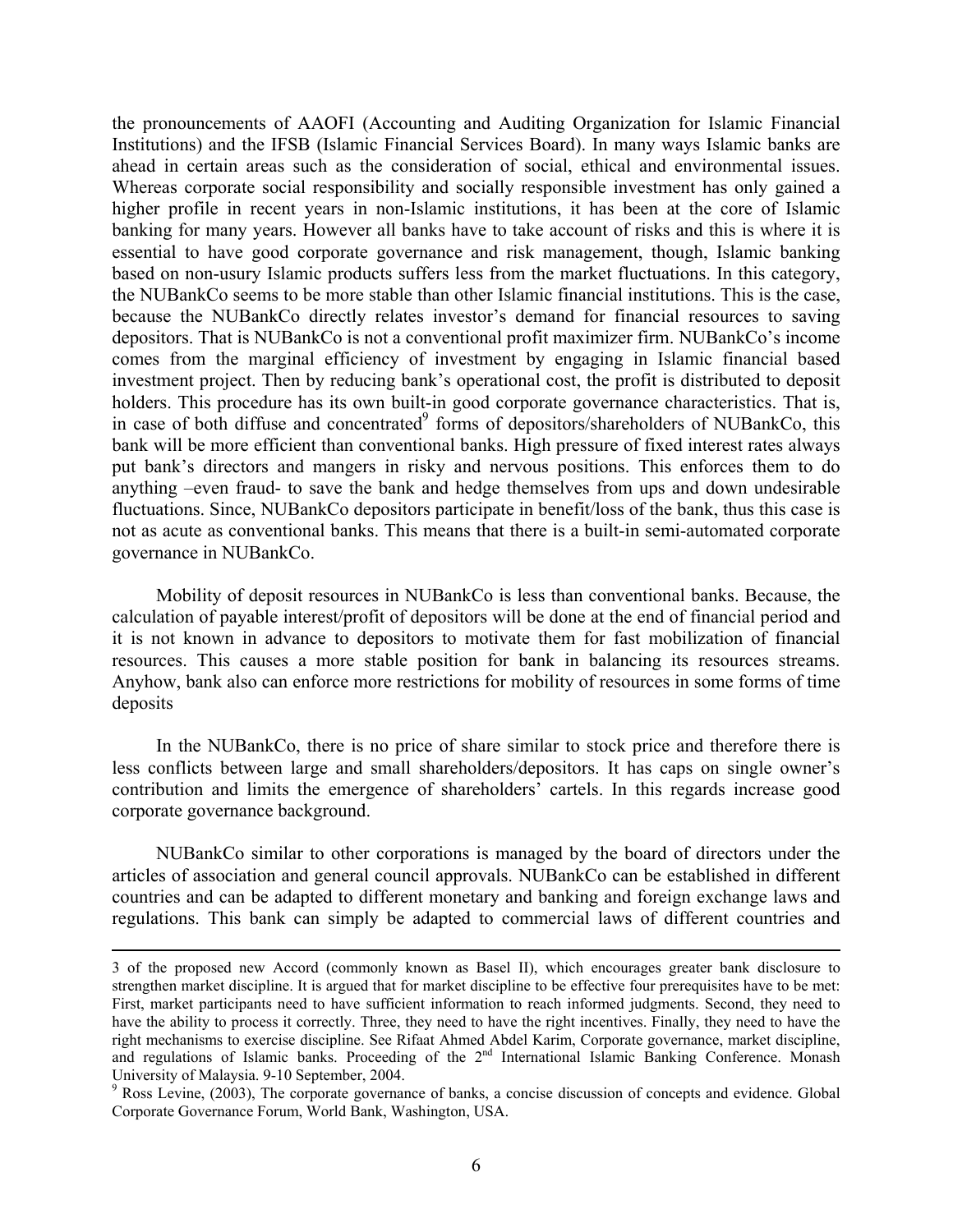parallel to conventional banks.

The ownership form of NUBankCo depends on the nature of its shareholders/depositors as private or governmental or mixed of them and also can be defined a priori in articles of association same as other companies. Articles of association may also devote distinguished shares to founders with some priorities regarding some kind of share seniorship or etc. Since, in general, the share of private or government deposits at NUBankCo may vary during time by extra depositing/redepositing of both parts, the ownership of NUBankCo may also be volatile accordingly.

 $FSF<sup>10</sup>$  compendium standards<sup>11</sup> also will be more compatible with NUBankCo than conventional banks even Islamic banks. Though the latter is more financially stable than conventional banks, in turn NUBankCo will be more stable than prevailed Islamic banks; because, NUBankCo operates Islamic in both side of resource mobilization (deposits) and loan lending (investment) and also other banking operations. But existing Islamic banks try to use Islamic products in lending side of their activities. Bidabad (2004) and Bidabad and Harsini (2003) have shown that whenever interest rate is omitted from financial transactions, the economy will become more stable. In conventional banking both deposit and loan interest rates exist; in prevailed Islamic banking loan interest rate is going to be equalized to marginal efficiency of investment that is going to be omitted; but in NUBankCo both interest rates are going to be omitted.

#### **Economic performance and functioning**

To analyze the economic performance of NUBankCo, we try to develop a simple microeconomic intertemporal consumption-saving-investment model<sup>12</sup>. One may regards it as a mesoeconomic<sup>13</sup> framework and extract macroeconomic implications. Thus, according to this model, consumer postpones current consumption to gain more future consumption. On the other side, saving created by postponed consumption generates financial resource supply. Banks and financial intermediaries offer this resource to investors. Whenever marginal efficiency of

 $\overline{a}$  $10$  Financial Stability Forum (FSF) was convened in April 1999 to promote international financial stability through information exchange and international co-operation in financial supervision and surveillance. The Forum brings together on a regular basis national authorities responsible for financial stability in significant international financial centers, international financial institutions, sector-specific international groupings of regulators and supervisors, and committees of central bank experts. FSF seeks to co-ordinate the efforts of these various bodies in order to promote international financial stability, improve the functioning of markets, and reduce systemic risk.

<sup>&</sup>lt;sup>11</sup> The Compendium of standards lists the various economic and financial standards that are internationally accepted as important for sound, stable and well functioning financial systems. The compendium highlights 12 key standards which the FSF has designated as deserving of priority implementation, taking account of country circumstances.

Corpus of the compendium standards are organized under three broad headings of: macroeconomic policy and data transparency (including: monetary and financial policy transparency, fiscal transparency, data dissemination, data compilation), institutional and market infrastructure (including: insolvency, corporate governance, accounting, auditing, payment and settlement, market integrity, market functioning) and financial regulation and supervision (including: banking supervision, securities regulation, insurance regulation, financial conglomerate supervision)<br><sup>12</sup> This model to somehow is a modified version of optimization behaviors of consumer and firm over time ta

for evaluating NUBankCo. See Henderson and Quandt (1985), pp. 322-341.

<sup>&</sup>lt;sup>13</sup> At meso level a Robinson Crusoe's behavioral model is built.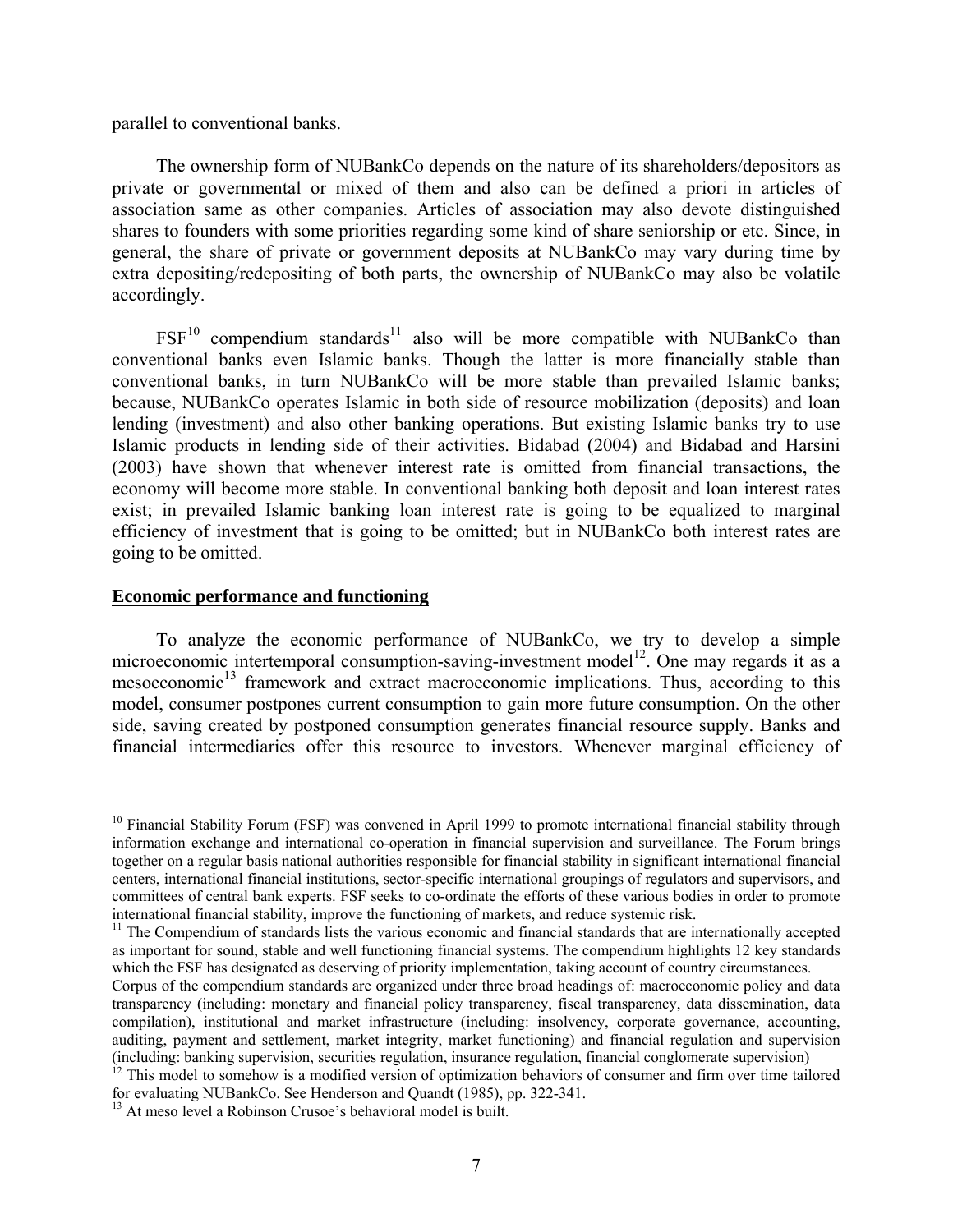investment<sup>14</sup> is greater than market interest rate then, by increasing interest rate, demand for saving resources increases. This mechanism is done by intermediation of bank. Now, in this case suppose that consumer has a multiperiod utility function. By using composite commodity theorem<sup>15</sup> redefine his utility function in terms of composite commodity consumption expenditures:

 $U=V(c_1,c_2,...,c_{\tau})$ 

Where,  $c_1, c_2, \ldots, c_{\tau}$  are corresponding consumption at market dates of  $1, 2, \ldots, \tau$ .

Consumer expects to receive the earned-income stream  $(y_1, y_2, \ldots, y_T)$  on the marketing dates within his planning horizon. By borrowing and lending, consumer can reconcile his two streams of consumption and income. The consumer's total income receipts on the  $t<sup>th</sup>$  marketing date are the sum of his earned income and his interest income from let say deposits(credits)  $d_t$ held during the preceding period:  $y_t + i_{t-1}d_{t-1}$ . His interest income will be positive if his deposit holding are positive and negative if his deposit holding are negative (he credits or is in debt). His expected saving on the  $t<sup>th</sup>$  marketing date,  $s<sub>t</sub>$ , are defined as difference between his expected total income and total consumption expenditures on that date:

$$
s_t = y_t + i_{t-1}d_{t-1} - c_t \qquad t = 1, 2, \ldots, T
$$

Where,  $i_t$  is the expected rate of interest at  $t<sup>th</sup>$  marketing date. Suppose  $d_0=0$  and on each marketing date the consumer will increase the value of his deposit or credit holdings by the amount of his saving on that date:

$$
d_t = d_{t-1} + s_t \qquad \qquad t = 1, 2, \ldots, T
$$

Now, consider the case of an individual who save  $d_t$  dollars on the  $t<sup>th</sup>$  marketing date and continue to resave both principal and interest until the  $\tau^{th}$  marketing date. The value of his saving at the beginning of the  $\tau^{\text{th}}$  marketing date is:

$$
d_t(1{+}i_t)(1{+}i_{t{+}1}){\ldots}(1{+}i_{\tau\text{-}1})
$$

And total return on this saving is:

 $\overline{a}$ 

$$
J = d_t(1+i_t)(1+i_{t+1})\dots(1+i_{\tau-1}) - d_t
$$

The average and marginal rates of return  $(\xi_{\text{tr}})$  for this saving are equal and constant:

$$
\xi_{t\tau} = J /_{d_t} = \frac{\partial J}{\partial d_t} = (1 + i_t)(1 + i_{t+1})...(1 + i_{\tau-1}) - 1
$$

 $14$  There are other names for this concept as: marginal internal rate of return, marginal rate of return over cost, marginal productivity of investment, marginal efficiency of capital. See: Friedrich Lutz, Vera Lutz (1951), Irving Fisher (1954), Henderson, Quandt (1985): p. 336.

<sup>15</sup> See: James M. Henderson, Richard E. Quandt (1985) pp. 38-39.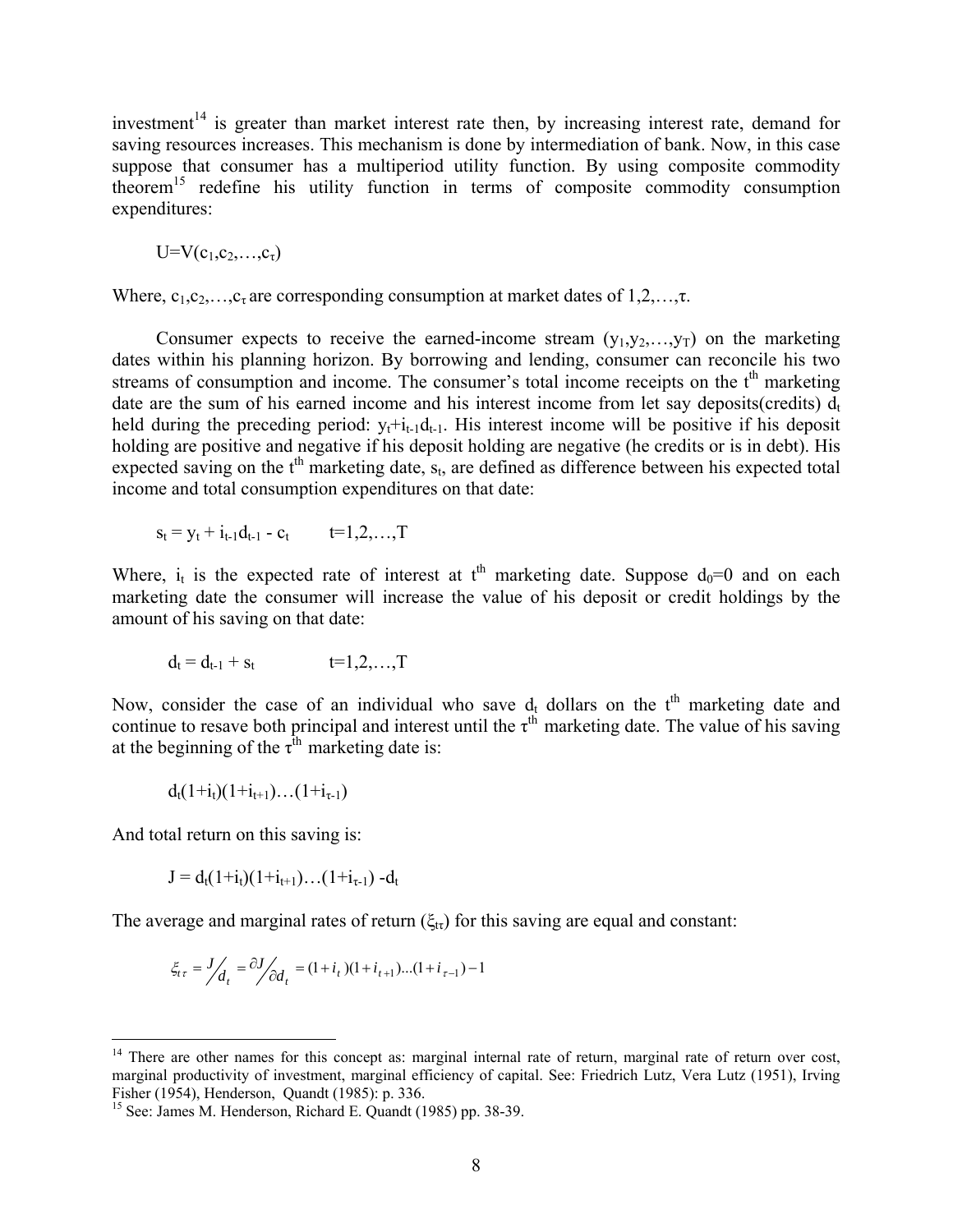Consumer's planned deposit holding after trading on the  $\tau^{th}$  marketing date can be expressed as:

$$
d_1 = (y_1-c_1)
$$
  
\n
$$
d_2 = (y_1-c_1)(1+i_1)+(y_2-c_2)
$$
  
\n
$$
d_3 = (y_1-c_1)(1+i_1)(1+i_2)+(y_2-c_2)(1+i_2)+(y_3-c_3)
$$

and in general using  $\xi_{\text{tr}}$ :

$$
d_t = \sum_{t=1}^{\tau} (y_t - c_t)(1 + \xi_{t\tau}) \qquad \tau = 1, ..., T
$$

The consumer's deposit holdings after trade on the  $\tau^{th}$  marketing date equal the algebraic sum of all his savings, net of interest expense or income, through that date with interest compound on each.

 In this multi periods case suppose there is limitation upon the amount of debt that he could amass over his lifetime. The budget constraint can be expressed as a restriction upon the amount of the consumer's terminal bond holdings. He may plan to leave an estate or debts for his heirs, but assume that he is not going to leave his heirs neither assets nor debts  $(d_T=0)$ . Therefore, the consumer budget constraint will be:

$$
d_T = \sum_{t=1}^T (y_t - c_t)(1 + \xi_{tT}) = 0
$$

Dividing through by the constant  $(1+\xi_{1T})$  and rearranging the terms:

$$
\sum_{t=1}^{T} y_{t} (1 + \xi_{1t})^{-1} = \sum_{t=1}^{T} c_{t} (1 + \xi_{1t})^{-1}
$$

Since:

$$
\frac{1 + \xi_{tT}}{1 + \xi_{tT}} = \frac{(1 + i_t) \dots (1 + i_{T-1})}{(1 + i_1) \dots (1 + i_{T-1})} = \frac{1}{(1 + i_1) \dots (1 + i_{t-1})} = (1 + \xi_{1t})^{-1}
$$

Consumer lifetime maximization problem will be the solution to the following Lagrange function:

$$
\max: V^* = V(c_1, ..., c_T) + \mu \sum_{t=1}^{T} (y_t - c_t)(1 + \xi_{1t})^{-1}
$$

Set its partial derivatives to zero:

$$
\frac{\partial V^*}{\partial c_t} = V_t - \mu (1 + \xi_{1t})^{-1} = 0 \qquad t = 1, ..., T
$$
  

$$
\frac{\partial V^*}{\partial \mu} = \sum_{t=1}^T (yt - ct) (1 + \xi_{1t})^{-1} = 0
$$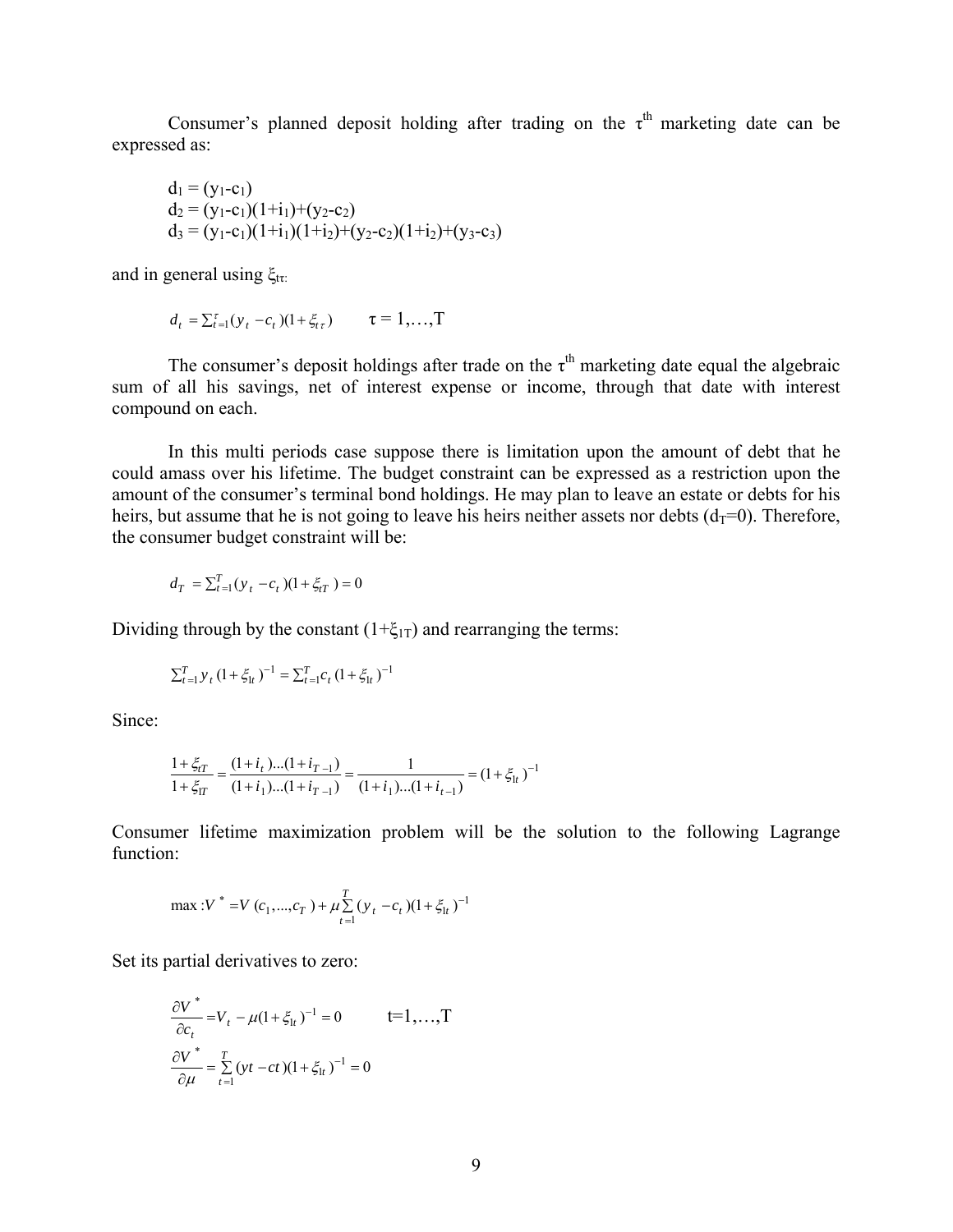Then:

$$
-1 - \frac{\partial c_{\tau}}{\partial c_{t}} = \frac{(1 + \xi_{1t})^{-1}}{(1 + \xi_{1\tau})^{-1}} = \xi_{t\tau} \qquad t, \tau = 1, ..., T \qquad \tau > t
$$

Requiring the second order condition to be satisfied, consumer adjusts his subjective preferences to his market opportunities by equating his rate of time preference for consumption between every pair of periods to the corresponding saving deposit rate of return (average and marginal rates of return for saving). It is more convenient if define  $\xi_{tt} = 0$  and let  $i_t = ... = i_{\tau-1} = i$ . then:

$$
\xi_{t\tau}=(1+i)^{\tau-t}-1
$$

That can be evaluated from a compound-interest table for specific values of  $(\tau-t)$  and i. In this case, we will have:

$$
-\frac{\partial c_{\tau}}{\partial c_{t}} = (1+i)^{\tau-t} = \xi_{t\tau}
$$

The above conclusion is more obvious in this equation.

 Now consider a producer who maximizes his profit from a multiperiod production in a similar manner. It is assumed that present and future prices have known and unchanging values. Entrepreneur possesses both external and internal investment opportunities. Input expenditures and output revenues on each date are treated as composite commodities which are by an implicit investment-opportunities function:

$$
H(I_1,...,I_l,R_2,...,R_{L+1})=0
$$

Where,  $I_t$  and  $R_t$  are composite commodities representing investments and revenues respectively. Entrepreneur desires to draw his investment and production plan to maximize the present value of his profit stream by maximizing the following Lagrange function:

$$
\max: \pi^* = \sum_{t=2}^{L+1} R_t (1 + \xi_{1t})^{-1} - \sum_{t=1}^{L} I_t (1 + \xi_{1t})^{-1} + \mu H (I, ..., R_{L+1})
$$

Setting the partial derivatives equal to zero:

$$
\frac{\partial \pi^*}{\partial R_t} = (1 + \xi_{1t})^{-1} + \mu \frac{\partial H}{\partial R_t} = 0 \qquad t = 2, \dots, L+1
$$
  

$$
\frac{\partial \pi^*}{\partial I_t} = -(1 + \xi_{1t})^{-1} + \mu \frac{\partial H}{\partial I_t} = 0 \qquad t = 1, \dots, L
$$
  

$$
\frac{\partial \pi^*}{\partial \mu} = H(I_1, \dots, R_{L+1}) = 0
$$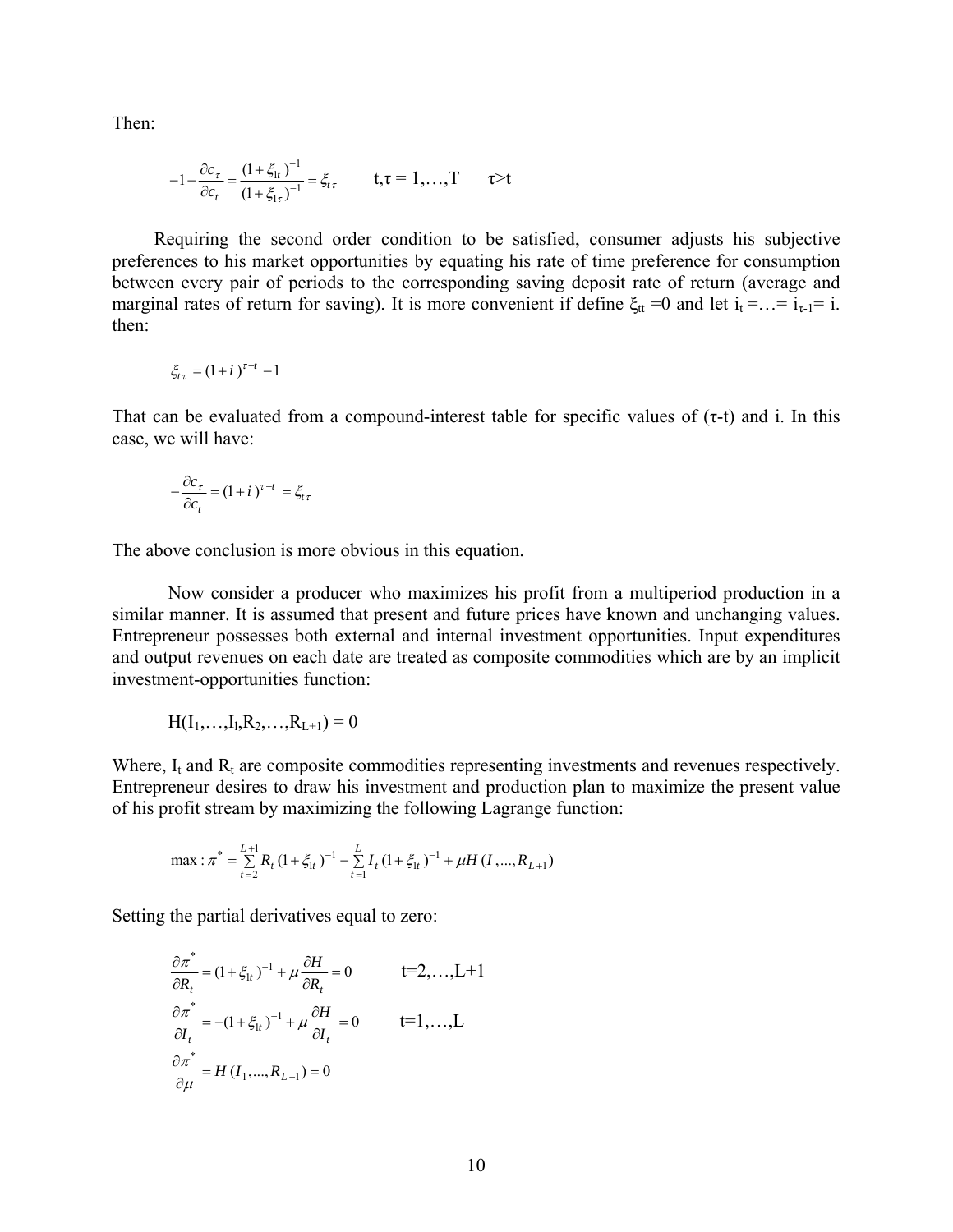Solution to the above system of equations gives the first order conditions as:

$$
\frac{\partial R_t}{\partial I_t} - 1 = -\frac{\partial H}{\partial H_{\partial R_t}} - 1 = \xi_{tt} \qquad \qquad t = 1, \dots, L \qquad \tau = 2, \dots, L + 1
$$

Requiring the second order condition to be satisfied, the entrepreneur must equate each of his marginal internal rates of return to corresponding market rate of return.

Comparison of both consumer's and entrepreneur's behaviors at these models shows that if the consumer's rate of time preference for consumption in period t rather than period  $\tau$  is equal to saving deposit interest rate, he will reach at his maximum in consumption. On the other side, entrepreneur will reach his maximum profit if he borrows from bank and invest up to the point that his marginal internal rate of return from investment on the t<sup>th</sup> marketing date with respect to the  $\tau^{\text{th}}$  marketing date are equal to the corresponding loan interest rate. That is:

$$
-1 - \frac{\partial c_{\tau}}{\partial c_t} = \xi_{t\tau} = \frac{\partial R_t}{\partial I_t} - 1
$$

On the other hand: consumer's rate of time preference for consumption in period t rather than period  $\tau$  = marginal rate of return for saving = average rate of return for saving = saving deposit interest rate = loan interest rate = entrepreneur's marginal internal rate of return from investment on the  $t<sup>th</sup>$  marketing date with respect to the  $\tau<sup>th</sup>$  date. That is:

| Consumption                                            |     | Bank                               |     |                          | Production |                                                                     |
|--------------------------------------------------------|-----|------------------------------------|-----|--------------------------|------------|---------------------------------------------------------------------|
| consumer rate of time<br>preference for<br>consumption | $=$ | saving<br>deposit<br>interest rate | $=$ | loan<br>interest<br>rate | $=$        | Entrepreneur marginal<br>internal rate of return<br>from investment |

This situation is the case that Islam's Sharieh draws and occurs at NUBankCO. Suppose that bank is only an institution who match demand to supply of resources and in this case does not maximize his profit as a profit maximizer whose maximization problem does not include interest rate as an endogenous variable. That is in this case we are confronting with NUBankCo. By NUBankCo marginal efficiency of investment of investors who demand loans will be equal to marginal rate of time preference of consumers who supply saving deposits. In this case welfare of the society is maximized. That is conventional banking interest rate is omitted, but the financial intermediary role of the bank is active. It can be shown that NUBankCo also establishes Pareto optimality condition at the economy. That is NUBankCo is as efficient as competitive equilibrium condition in the economy and have extra stability during time because of non-usury financial intermediaries. This is what the Islam's legislator (Sharieh) is looking for, that is "Non-Usury Banking System".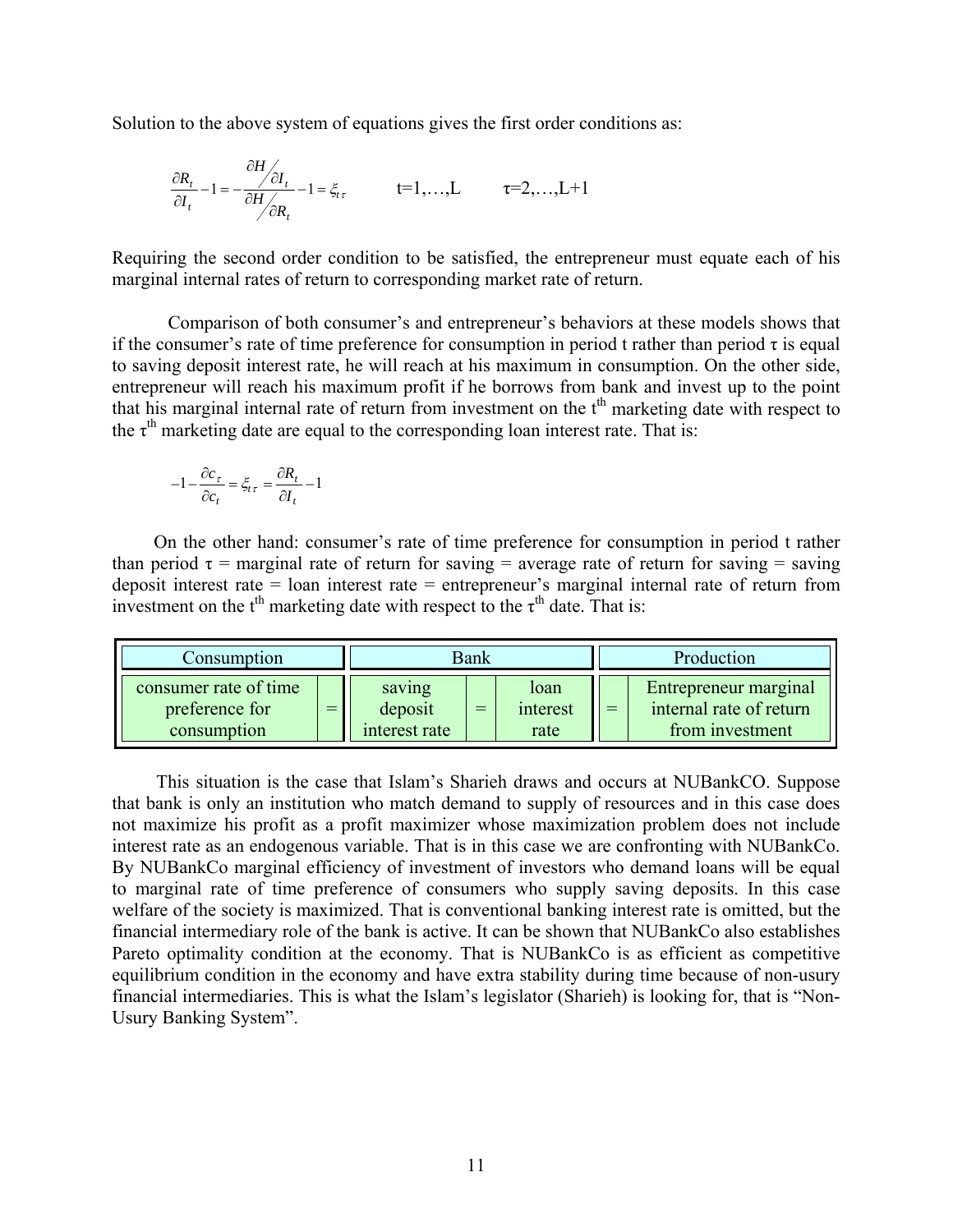## **Permitted Islamic contracts**

NUbankCo will be Islamic in deposit mobilization side. NUBankCo will be Islamic in the loan/credit side if the following Islamic contracts are to be used:

- $\bullet$  Beneloan (non-interest loans)<sup>16</sup>
- Civil partnership (if expected productivity rate is not conditioned and determined in advance)
- Equity participation (Financing capital needs of joint stock companies or other NUBankCos)
- Direct investments
- Modarebeh (if interest rate is not conditioned and determined in advance)
- Forward delivery transaction (if the price of commodity at delivery date is not determined and conditioned in advance)
- Jo'aalah (if interest rate is not determined and conditioned in advance)
- Mozara'eh (if interest rate is not determined and conditioned in advance)
- Mosaqat (if interest rate is not determined and conditioned in advance)
- Lease (of durable goods: land, contraction, machinery and equipments …)

The following contracts are usury and NUBankCo must not enter into them:

- Prize-based saving deposit mobilization $17$ .
- Installment sale
- Hire purchase
- Debt sale and purchase
- Compound interest operations

One of the main obstacles to grow Islamic banking is using the Islamic contracts in daily banking operations. To improve these operations banks should increase their activities in financial participation with different investors. To do this it is crucial to NUBankCo to improve its project evaluation and reappraisal department.

Another point to be mentioned is: since Islamic banking and financial products and contract are originally based on joint real and monetary sectors participation in economic activities, it will be of more importance for NUBankCo to be specialized in special activities. In this regards, examples of specialized NUBankCo will be Agricultural NUBankCo, Industrial NUBankCo, Mining NUBankCo, etc. These banks may be more specialized and may be formed as investment banks.

1

<sup>&</sup>lt;sup>16</sup> Bidabad and Harsini (2003), Non-usury bank Corporation and contemporary usury and non-usury banking operations. Proceeding of the 3rd bi-annual Islamic economics conference (Islamic economic theory and Iran's economy), pp. 193-224, Economic Research Institute, Tarbiat Modares University, Tehran, Iran, 24-25 December 2003. http://www.geocities.com/bijan\_bidabad/sherkat6.htm 17 see Bidabad and Harsini (2003).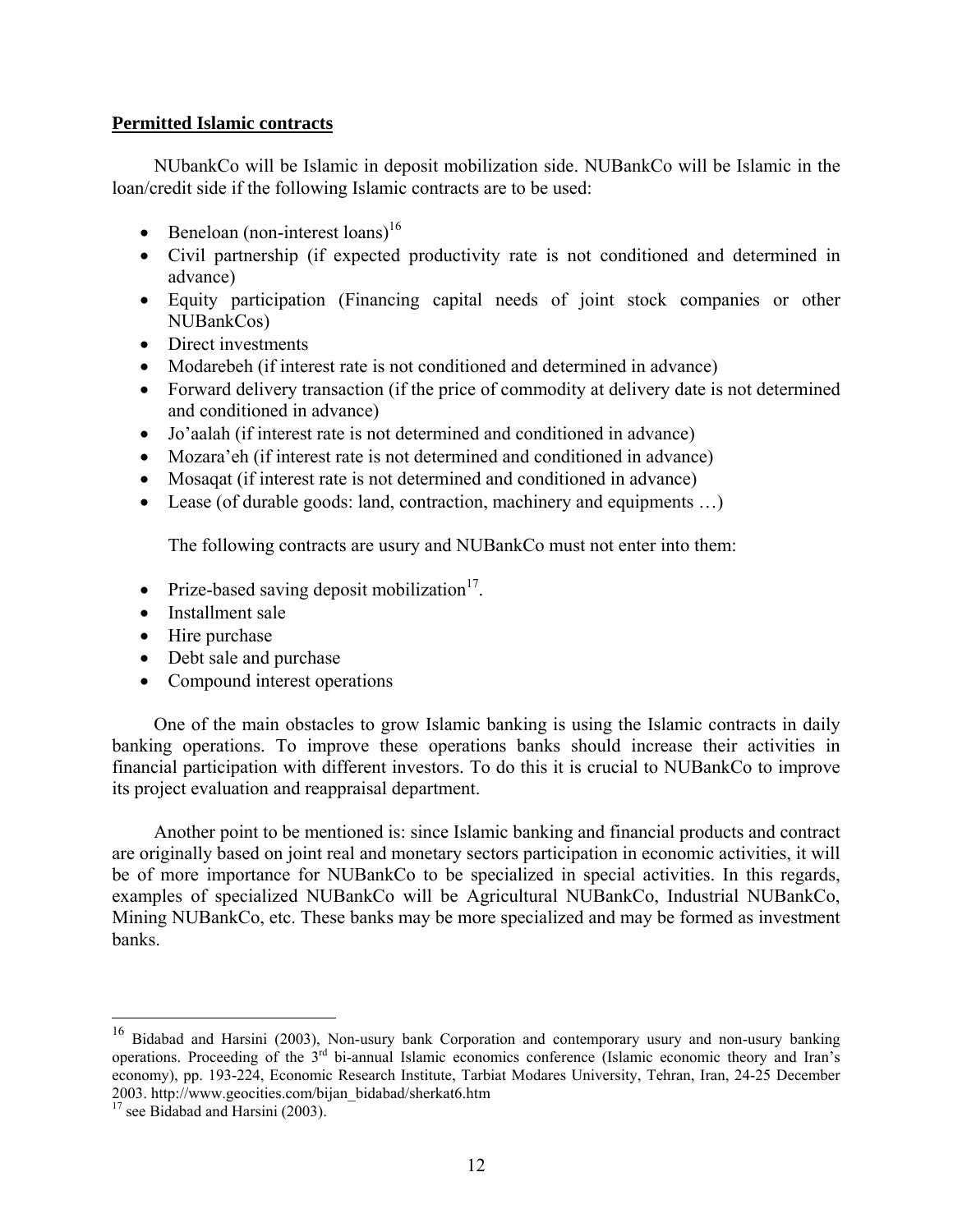## **Foreign exchange transactions**

Foreign currency exchange and related operations in the following items are non-usury and acceptable:

- Spot (over counter exchange of foreign currency)
- Swap (if the interest rate is not used in calculating exchange rate)
- Option (if the interest rate for two currencies are the same)
- Letter of credit

The following transactions are usuric:

- Future
- Swap
- Option
- Certificate of deposit

## **Bonds and commercial papers transactions**

 NUBankCo can only sale/purchase bonds and commercial papers or any other credible papers that their transactions do not involve any time-based discount. This general rule is applicable to majority of transactions. However, as it is discussed by Bidabad and Harsini (2003) majority of commercial papers and bond have due dates and any discount on their transaction is usuric, but payment/receive of commission fees are acceptable and non-usuric. Commission fee is amount of proportional excess/reduction in bond, commercial papers and other papers sale/purchase and it is not time-dependent. However, commission fee is also to some how sharieh incompliant and "Hagh'ol' zahmeh" (حق الزحمه) and "Hagh'ol'goaleh"(حق الجعاله) are sharieh compliant and we do not discuss them here.

## **Precious metals transactions**

Precious metals transaction (الصرف البيع (by money is not usuric, but lease of them is usuric. Though participation with goldsmith or silversmith without conditioning and determining the lease rate are non-usuric.

## **Cash and draft operations**

Cash and draft operations are done in NUBankCo without any trouble and should be based on Hagh'ol'zahmeh. Hagh'ol'zahmeh is some kind of compensation against the produced services and should not be generally proportional to the nominal amount of monetary engaged in that service - especially for banking services. Since, bank offers a service and should be compensated based on the burden cost of the produced service. For example for a transfer payment of 100\$ banks compensation would be 2\$ and the latter figure (2\$) should be the same for 1000\$ transfer payment. Since the cost of service does not change and therefore the revenue of the service should not be increased too. Contradiction to this problem wherever is acceptable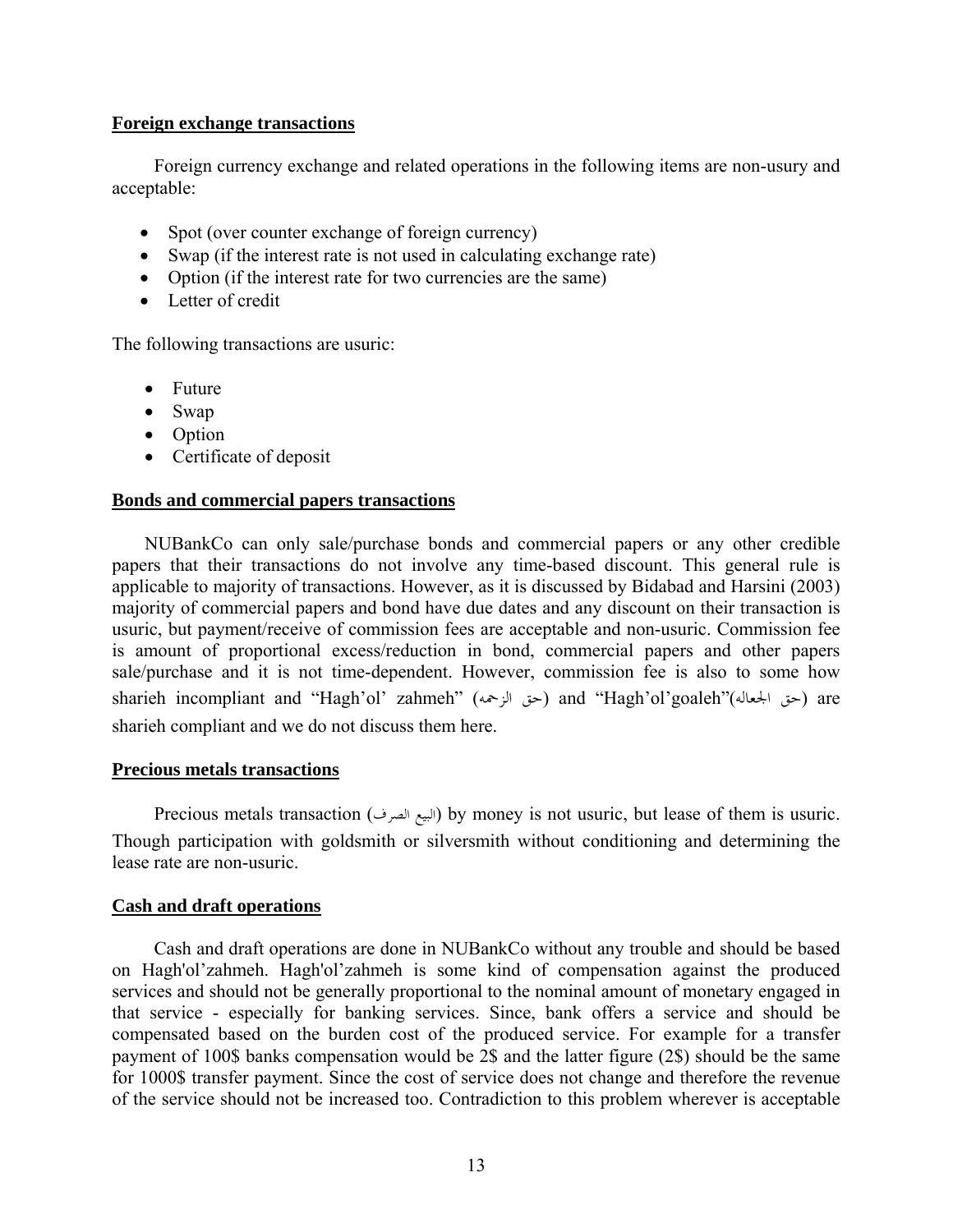that the cost of service grows up as the amount of nominal money grows up.

However, cash and draft operations use bank free reserves. The bank's income from these operations will be added to other bank's income streams and finally will be distributed to the NUBankCo's shareholder/depositors and anyhow becomes non-usuric.

## **Credit operations**

In contrast to other banks, this operation in NUBankCo is non-usuric. The method of credit charging is as follows: Assume that Bank is going to grant credit to his client based on the client's previous deposits. The question will be: what is the non-usuric interest rate to charge the client? That is, what interest rate, bank should adopt to keep his operation non-usuric. To respond this question, suppose a client has deposited \$A for a duration of t months (less than 12 months) at NUBankCo, and at present time the financial period has not been completed and NUBankCo accounts settlement has not been occurred. Client is requesting \$B loan credit for duration of s months in excess of his \$A deposit at NUBankCo. The following situations may be encountered:

If  $A \times t = B \times s$  Bank should not pay/receive interest to/from client. If  $A \times t > B \times s$  Bank should pay following interest payment to client based on calculation of share (deposit) profit rate (r):  $(A \times t - B \times s) \times r$ .

If  $A \times t \leq B \times s$  Bank should receive the following amount from his client:  $(B \times s - A \times t) \times r$ .

### **Beneloan accounting**

 $\overline{a}$ 

Beneloan is non-interest loan. As it is discussed by Bidabad (2004) receive/payment of interest in consumption loans is usuric<sup>18</sup>. In now a days banking beneloan is less observed. That is, there is no incentive for banks to grant non-interest loans. But beneloan is very important to Shariah and Islamic banking accordingly.

Government as an bailing institution should allocate some resources to consumption loans (without interest). In governmental NUBankCo and also mixed private-governmental NUBankCo the method of transparent accounts settlement is as follows: If the NUBankCo is mixed private and governmental, the government share is decreased equal to his beneloan grants for consumption loans. On the other hand, assume:

| $D_{g}$     | Government deposit at NUBankCo                 |
|-------------|------------------------------------------------|
| $T_{\rm g}$ | Duration of government deposit at NUBankCo     |
| q           | Nominal value of each share                    |
| m           | Number of private depositors                   |
| $D_i$       | Deposit of i <sup>th</sup> individual          |
| $t_i$       | Duration of i <sup>th</sup> individual deposit |

حضرت دكتر حاج نورعلي تابنده مجذوبعليشاه (١٣٨٠ه.ش.)، مجموعه مقالات فقهي و اجتماعي، انتشارات حقيقت:See 18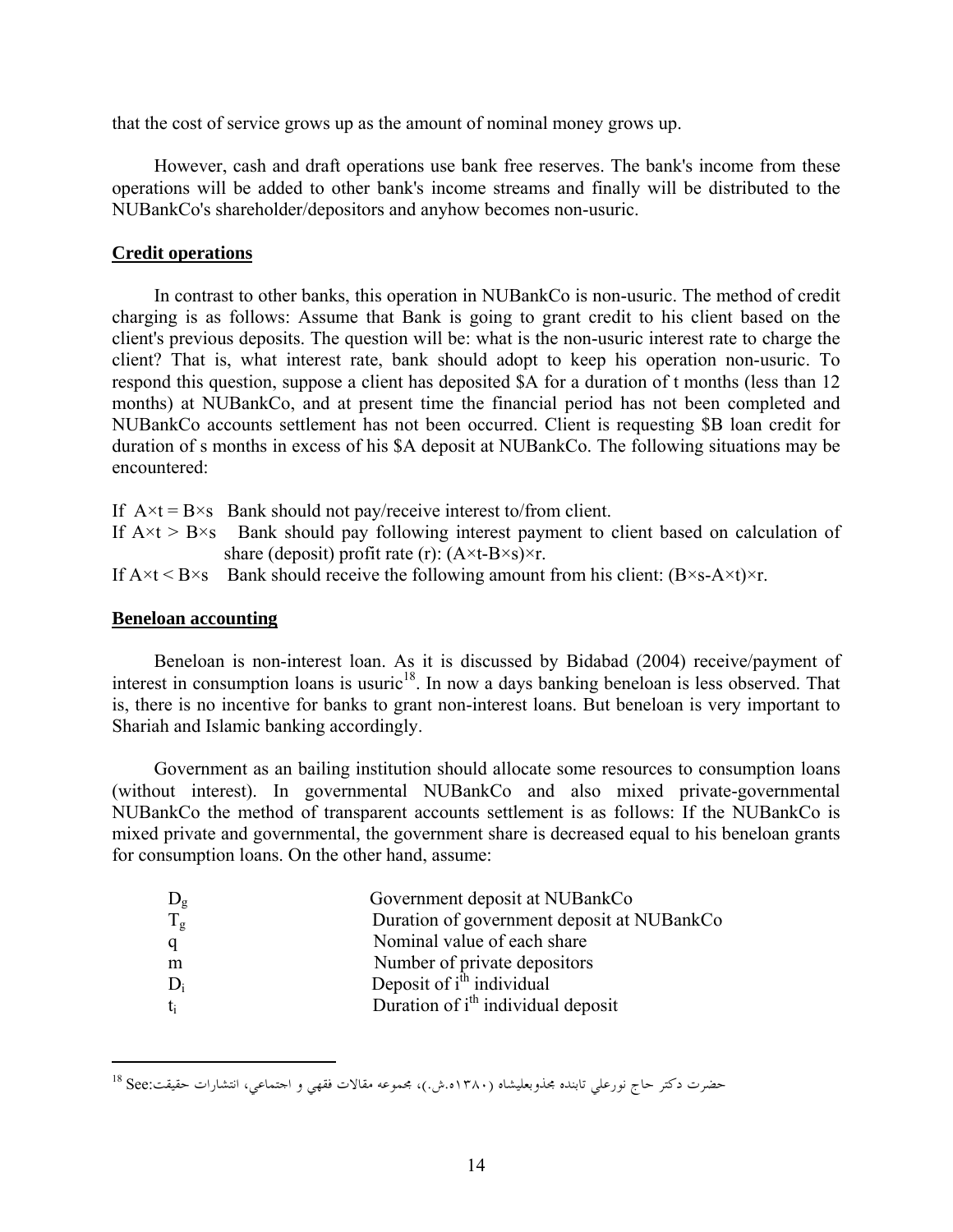$$
n_{i} = \frac{D_{i} t_{i}}{q}
$$
 Number of shares of the i<sup>th</sup> individual  
\n
$$
n_{g} = \frac{D_{g} t_{g}}{q}
$$
 Number of shares of government  
\n
$$
n = n_{i} + n_{g} = \frac{1}{q} (D_{i} t_{i} + D_{g} t_{g})
$$
 Total number of shares  
\n
$$
\pi = R-C
$$
 NUBankCo's profit: revenue (R) minus cost (C).  
\n
$$
r = \frac{\pi}{n} = \frac{q\pi}{D_{i} t_{i} + D_{g} t_{g}}
$$
 Profit of each share  
\nAmount of beneficial, granted by government  
\nNumber of months of beneficial repayment

Now if we have:

 $L\times t = D_g \times t_g$ 

That is government allocates all her deposits to beneloan thus, in profit distribution after settlement will gain nothing. The profit of each share will be:

$$
r = \frac{q\pi}{D_i t_i + D_s t_s - Lt} = \frac{q\pi}{D_i t_i}
$$

If  $L \times t < D_g \times t_g$  that is, beneloan payment of government is less than value of government deposits, profit of each share will be equal to:

$$
r = \frac{q\pi}{D_i t_i + D_g t_g - Lt}
$$

and the payment to government for her share will be equal to

$$
r^{\times}(D_{g}t_{g}\text{-}Lt)
$$

In the case of  $L \times t > D_g \times t_g$ , government debt will be equal to the above amount.

#### **NUBankCo advantages**

- 1. The better features of good corporate governance can be found in NUBankCo.
- 2. NUBankCo interest payment to depositors is not usuric. Since it is a kind of corporate distribution of profit/loss and completely is Shariah compliant. This kind of depositing is a kind of Modarebeh between depositors and NUBankCo.
- 3. In receiving interest from the loans granted to investors, NUBankCo must use only the Islamic contracts (products). In this regard, if the bank allocates his resources to specific branch of investment in special activities as specialized as possible, will be more efficient.